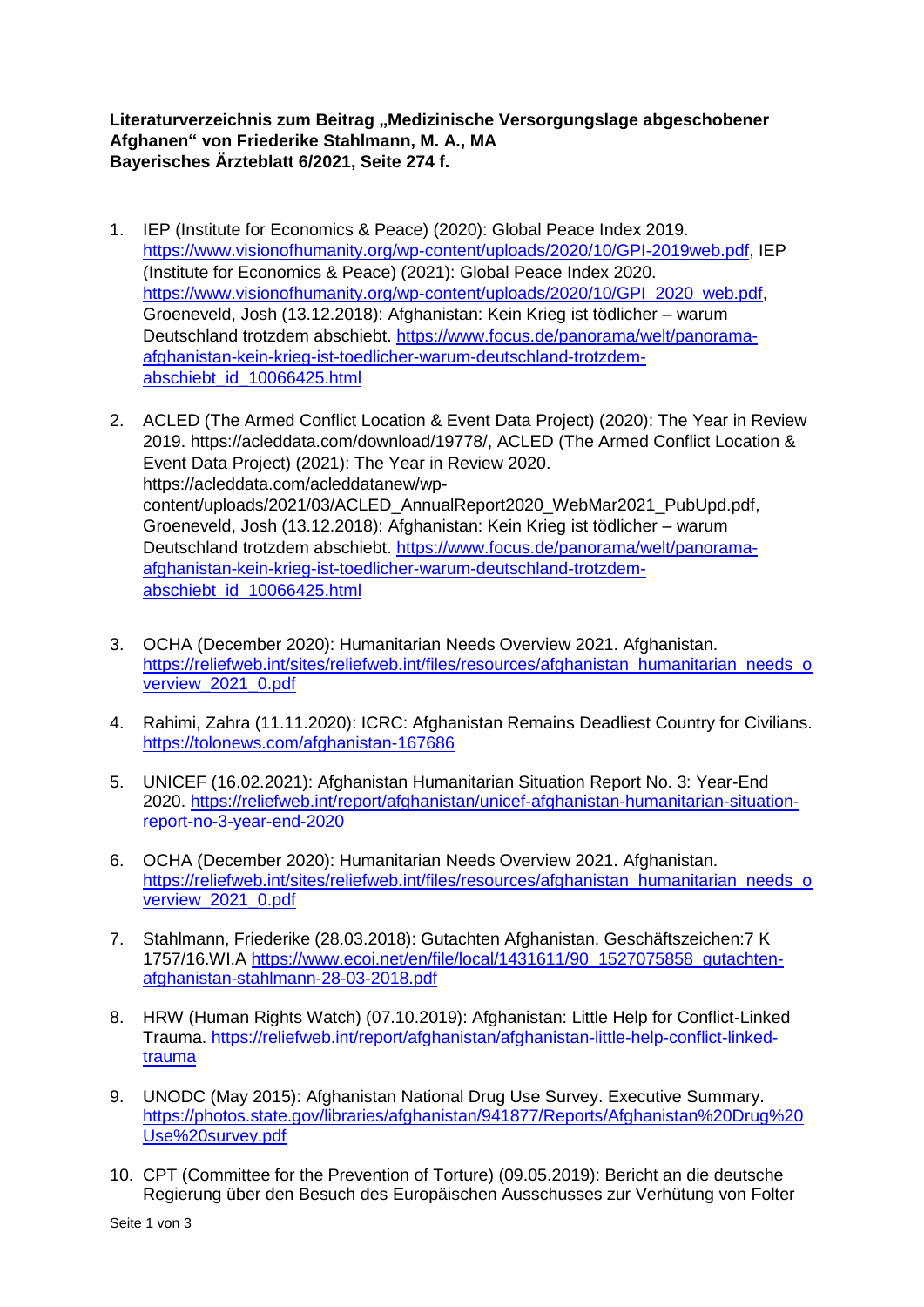und unmenschlicher oder erniedrigender Behandlung oder Strafe in Deutschland (CPT). <https://rm.coe.int/1680945a2b>

- 11. Stahlmann, Friederike (im Erscheinen): Erfahrungen und Perspektiven abgeschobener Afghanen im Kontext aktueller politischer und wirtschaftlicher Entwicklungen Afghanistans.
- 12. HRW (Human Rights Watch) (07.10.2019): Afghanistan: Little Help for Conflict-Linked Trauma. [https://reliefweb.int/report/afghanistan/afghanistan-little-help-conflict-linked](https://reliefweb.int/report/afghanistan/afghanistan-little-help-conflict-linked-trauma)[trauma](https://reliefweb.int/report/afghanistan/afghanistan-little-help-conflict-linked-trauma)
- 13. UNAMA (June 2020): Afghanistan. Special Report: Attacks on Healthcare during the COVID-19 Pandemic. [https://unama.unmissions.org/sites/default/files/unama\\_special\\_report\\_attacks\\_on\\_healt](https://unama.unmissions.org/sites/default/files/unama_special_report_attacks_on_healthcare_during_the_covid-19_pandemic_20_june_2020.pdf) hcare during the covid-19 pandemic 20 june 2020.pdf
- 14. Watchlist on Children and Armed Conflict (2017): "Every Clinic is Now on the Frontline". The Impact on Children of Attacks on Health Care in Afghanistan. [http://watchlist.org/wp](http://watchlist.org/wp-content/uploads/2213-watchlist-field-report-afghanistan-lr.pdf)[content/uploads/2213-watchlist-field-report-afghanistan-lr.pdf](http://watchlist.org/wp-content/uploads/2213-watchlist-field-report-afghanistan-lr.pdf)
- 15. OCHA (December 2018): Humanitarian Needs Overview 2019. Afghanistan. [https://reliefweb.int/sites/reliefweb.int/files/resources/afg\\_2019\\_humanitarian\\_needs\\_ove](https://reliefweb.int/sites/reliefweb.int/files/resources/afg_2019_humanitarian_needs_overview.pdf) [rview.pdf](https://reliefweb.int/sites/reliefweb.int/files/resources/afg_2019_humanitarian_needs_overview.pdf)
- 16. OCHA (December 2020): Humanitarian Needs Overview 2021. Afghanistan. [https://reliefweb.int/sites/reliefweb.int/files/resources/afghanistan\\_humanitarian\\_needs\\_o](https://reliefweb.int/sites/reliefweb.int/files/resources/afghanistan_humanitarian_needs_overview_2021_0.pdf) [verview\\_2021\\_0.pdf](https://reliefweb.int/sites/reliefweb.int/files/resources/afghanistan_humanitarian_needs_overview_2021_0.pdf)
- 17. Emergency International (o. J.): Surgical Centre for War Victims in Kabul. https://en.emergency.it/projects/afghanistan-kabul-surgical-centre/
- 18. OCHA (December 2020): Humanitarian Needs Overview 2021. Afghanistan. [https://reliefweb.int/sites/reliefweb.int/files/resources/afghanistan\\_humanitarian\\_needs\\_o](https://reliefweb.int/sites/reliefweb.int/files/resources/afghanistan_humanitarian_needs_overview_2021_0.pdf) [verview\\_2021\\_0.pdf](https://reliefweb.int/sites/reliefweb.int/files/resources/afghanistan_humanitarian_needs_overview_2021_0.pdf)
- 19. HRW (Human Rights Watch) (07.10.2019): Afghanistan: Little Help for Conflict-Linked Trauma. [https://reliefweb.int/report/afghanistan/afghanistan-little-help-conflict-linked](https://reliefweb.int/report/afghanistan/afghanistan-little-help-conflict-linked-trauma)[trauma](https://reliefweb.int/report/afghanistan/afghanistan-little-help-conflict-linked-trauma)
- 20. OCHA (December 2020): Humanitarian Needs Overview 2021. Afghanistan. [https://reliefweb.int/sites/reliefweb.int/files/resources/afghanistan\\_humanitarian\\_needs\\_o](https://reliefweb.int/sites/reliefweb.int/files/resources/afghanistan_humanitarian_needs_overview_2021_0.pdf) [verview\\_2021\\_0.pdf,](https://reliefweb.int/sites/reliefweb.int/files/resources/afghanistan_humanitarian_needs_overview_2021_0.pdf) SIGAR (Special Inspector General for Afghanistan Reconstruction) (30.01.2021): Quarterly Report to the United States Congress. <https://www.sigar.mil/pdf/quarterlyreports/2021-01-30qr.pdf>
- 21. OCHA (December 2020): Humanitarian Needs Overview 2021. Afghanistan. [https://reliefweb.int/sites/reliefweb.int/files/resources/afghanistan\\_humanitarian\\_needs\\_o](https://reliefweb.int/sites/reliefweb.int/files/resources/afghanistan_humanitarian_needs_overview_2021_0.pdf) [verview\\_2021\\_0.pdf](https://reliefweb.int/sites/reliefweb.int/files/resources/afghanistan_humanitarian_needs_overview_2021_0.pdf)
- 22. OCHA (December 2020): Humanitarian Needs Overview 2021. Afghanistan. [https://reliefweb.int/sites/reliefweb.int/files/resources/afghanistan\\_humanitarian\\_needs\\_o](https://reliefweb.int/sites/reliefweb.int/files/resources/afghanistan_humanitarian_needs_overview_2021_0.pdf) verview 2021 0.pdf, SIGAR (Special Inspector General for Afghanistan Reconstruction) (30.01.2021): Quarterly Report to the United States Congress. <https://www.sigar.mil/pdf/quarterlyreports/2021-01-30qr.pdf>